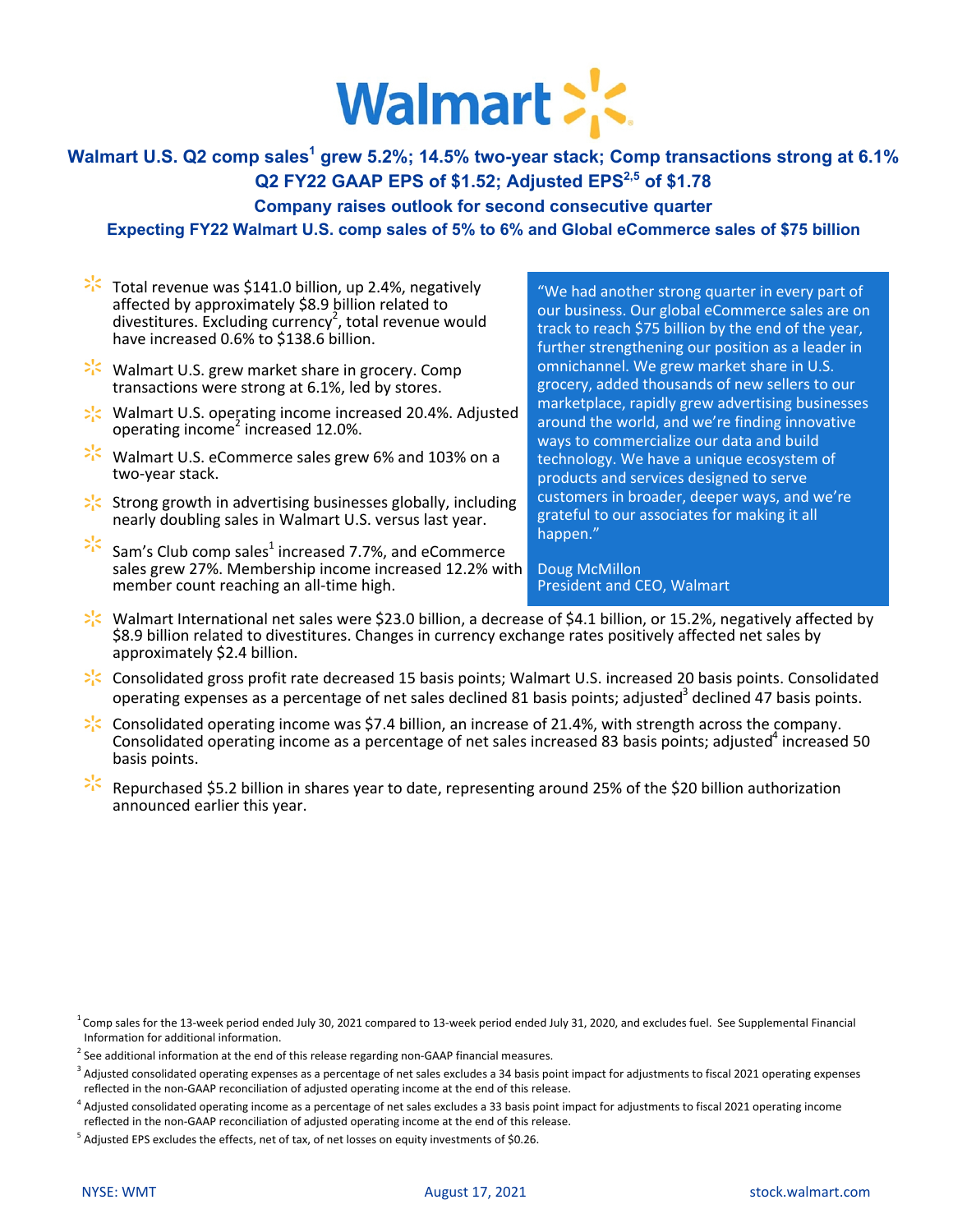### **Key results**

*(Amounts in billions, except as noted. Dollar and percentage changes may not recalculate due to rounding.)* 

| <b>Walmart &gt;'&lt;</b>                          |             | Q2 FY22 Q2 FY21 |       | Change      |
|---------------------------------------------------|-------------|-----------------|-------|-------------|
| Revenue                                           | \$141.0     | \$137.7         |       | $$3.3$ 2.4% |
| Revenue (constant currency) <sup>1</sup>          | \$138.6     | \$137.7         | \$0.9 | 0.6%        |
| Operating income                                  | <b>S7.4</b> | \$6.1           |       | \$1.3 21.4% |
| Operating income (constant currency) $1$          | 57.2        | \$6.1           |       | \$1.1 18.9% |
| Adjusted operating income (constant currency) $1$ | \$7.2       | \$6.5           | \$0.7 | 10.6%       |

2

| Free Cash Flow <sup>1</sup> | <b>YTD FY22</b> | \$ Change | <b>Returns to Shareholders</b> | <b>Q2 FY22</b> | % Change |
|-----------------------------|-----------------|-----------|--------------------------------|----------------|----------|
| Operating cash flow         | \$12.4          | $-56.5$   | <b>Dividends</b>               | S1.5           | 0.9%     |
| Capital expenditures        | \$5.0           | \$1.5     | Share repurchases <sup>2</sup> | \$2.4          | N/A      |
| Free cash flow $1$          | S7.4            | $-58.0$   | Total                          | \$3.9          | 157.2%   |

### **Segment results**

(Amounts in billions, except as noted. Dollar and percentage changes may not recalculate due to rounding.)

| Walmart >'<      | U.S.                                   | Q2 FY22 Q2 FY21  |                  |           | Change    |
|------------------|----------------------------------------|------------------|------------------|-----------|-----------|
| Net sales        |                                        | \$98.2           | \$93.3           | \$4.9     | 5.3%      |
|                  | Comp sales (ex. fuel) $3$              | 5.2%             | 9.3%             | <b>NP</b> | <b>NP</b> |
| >1/2             | Transactions                           | 6.1%             | $-14.0%$         | <b>NP</b> | <b>NP</b> |
| >1/2             | Average ticket                         | $-0.8%$          | 27.0%            | <b>NP</b> | <b>NP</b> |
| >1/2             | eCommerce contribution                 | $^{\sim}$ 20 bps | $^{\sim}600$ bps | <b>NP</b> | <b>NP</b> |
| Operating income |                                        | \$6.1            | \$5.1            | \$1.0     | 20.4%     |
|                  | Adjusted operating income <sup>1</sup> | \$6.1            | \$5.4            | \$0.7     | 12.0%     |

| Walmart $\sum x_i$<br>International                        | Q2 FY22 Q2 FY21 |        | Change          |
|------------------------------------------------------------|-----------------|--------|-----------------|
| Net sales                                                  | \$23.0          | \$27.2 | -\$4.1 -15.2%   |
| Net sales (constant currency) $1$                          | \$20.6          | \$27.2 | $-56.5 -24.0\%$ |
| Operating income                                           | \$0.9           | \$0.8  | 6.0%            |
| Operating income (constant currency) $1$                   | \$0.7           | \$0.8  | $-50.1 - 12.4%$ |
| Adjusted operating income (constant currency) <sup>1</sup> | \$0.7           | \$0.9  | $-50.2 -20.0\%$ |

| sam's club $\langle \rangle$   | Q2 FY22 Q2 FY21 |                                     |           | Change    |
|--------------------------------|-----------------|-------------------------------------|-----------|-----------|
| Net sales                      | \$18.6          | \$16.4                              | \$2.3     | 13.9%     |
| Comp sales (ex. fuel) $3$      | 7.7%            | 13.3%                               | <b>NP</b> | <b>NP</b> |
| >1/2<br>Transactions           | 5.1%            | 8.7%                                | <b>NP</b> | <b>NP</b> |
| $>^1_c<$<br>Average ticket     | 2.5%            | 4.3%                                | <b>NP</b> | <b>NP</b> |
| >1/2<br>eCommerce contribution |                 | $^{\sim}$ 180 bps $^{\sim}$ 190 bps | <b>NP</b> | <b>NP</b> |
| Operating income               | \$0.7           | \$0.6                               | \$0.1     | 11.5%     |

 $<sup>1</sup>$  See additional information at the end of this release regarding non-GAAP financial measures.</sup>

 $^2$  \$15.2 billion remaining of \$20 billion authorization approved in February 2021. The company repurchased approximately 17 million shares in Q2 fiscal 2022.

 $3$  Comp sales for the 13-week period ended July 30, 2021 compared to 13-week period ended July 31, 2020, and excludes fuel. See Supplemental Financial Information for additional information.

NP - Not provided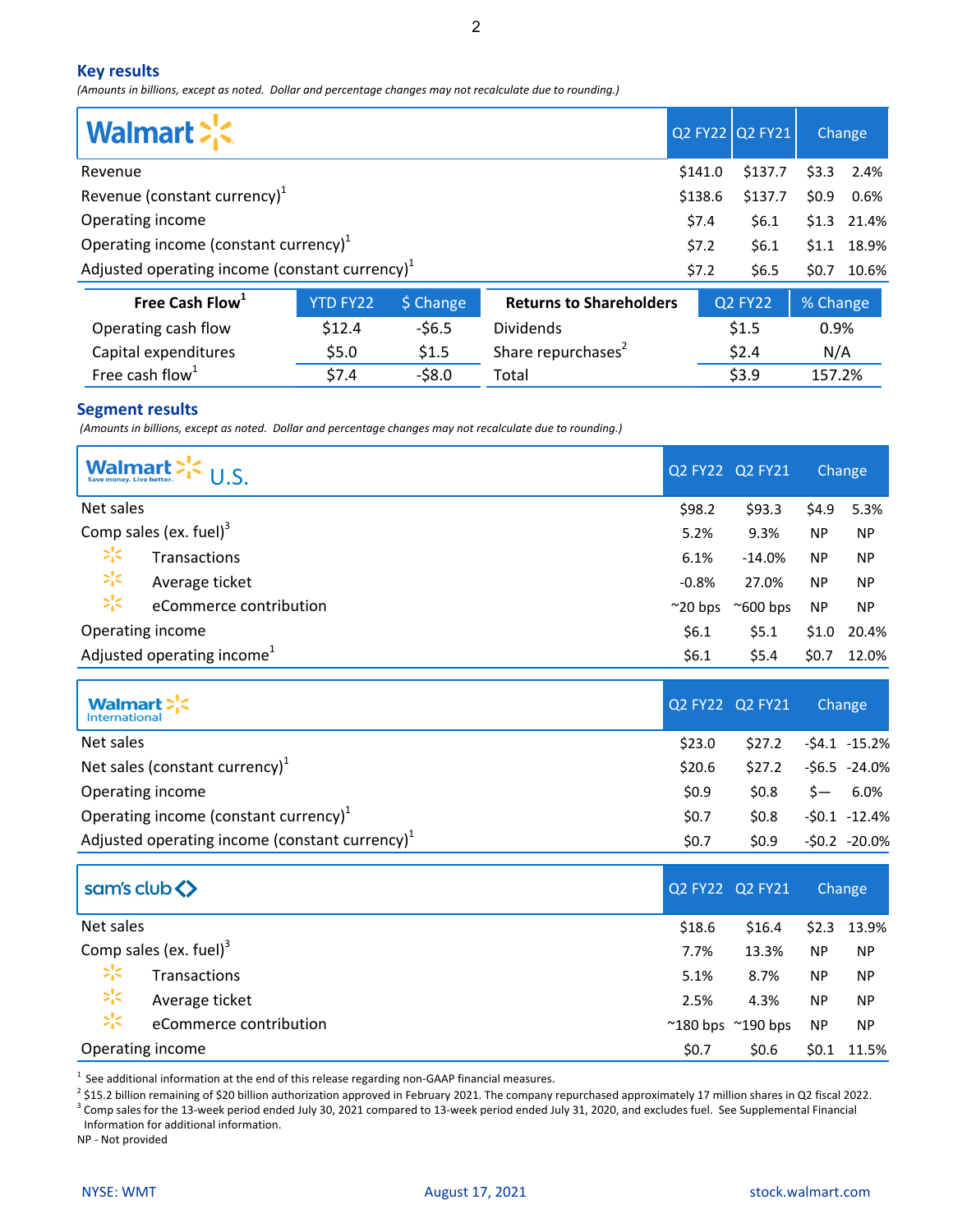### **Fiscal 2022 Q3 and full-year guidance**

The following guidance reflects the company's updated expectations for Q3 and fiscal year 2022 and is provided on a non-GAAP basis as the company cannot predict certain elements which are included in reported GAAP results, including the impact of foreign exchange translation and externally adjusted items. Prior year results are on an adjusted basis. The company's updated guidance assumes continued strength in the U.S. economy and no significant additional government stimulus for the remainder of the year.

| <b>Metric</b>                   | FY22 Guidance at 5.18.21                                                                                                                                       | New FY22 Guidance                                                                                                                                                       |
|---------------------------------|----------------------------------------------------------------------------------------------------------------------------------------------------------------|-------------------------------------------------------------------------------------------------------------------------------------------------------------------------|
| Consolidated net sales          | Decline low single-digits in constant currency<br>Excluding divestitures <sup>1</sup> , consolidated<br>net sales growth up low-to-mid<br>single-digits        | Slightly positive in constant currency<br>Excluding divestitures <sup>1</sup> , consolidated<br>$\bullet$<br>net sales growth up 6% to 7%, or<br>more than \$30 billion |
| Comp sales growth               | Walmart U.S., up low single-digits,<br>٠<br>ex. fuel<br>Sam's Club, up low single-digits, ex.<br>$\bullet$<br>fuel and tobacco                                 | Walmart U.S., up 5% to 6%, ex. fuel<br>$\bullet$<br>Sam's Club, up 7.5% to 8.5%, ex. fuel<br>and tobacco                                                                |
| Walmart International net sales | Decline 20% to 25% in constant currency due<br>to divestitures <sup>1</sup><br>Increase mid single-digits, excluding<br>$\bullet$<br>divestitures <sup>1</sup> | Decline 21.5% to 22.5% in constant currency<br>due to divestitures <sup>1</sup><br>Increase 7% to 8%, excluding<br>$\bullet$<br>divestitures <sup>1</sup>               |
| Consolidated expense leverage   | Maintain rate, or slightly leverage                                                                                                                            | Slightly leverage                                                                                                                                                       |
| Consolidated operating income   | Increase mid single-digits in constant currency<br>Increase high single-digits, excluding<br>divestitures <sup>1</sup> in constant currency                    | Increase 9% to 11.5% in constant currency<br>Increase 11.5% to 14%, excluding<br>divestitures <sup>1</sup> in constant currency                                         |
| Walmart U.S. operating income   | Increase high single-digits                                                                                                                                    | Increase 11% to 13.5%                                                                                                                                                   |
| Effective tax rate              | 24.5% to 25.5%                                                                                                                                                 | No change                                                                                                                                                               |
| <b>EPS</b>                      | Increase high single-digits<br>Increase low double-digits, excluding \$6.20 to \$6.35<br>divestitures <sup>1</sup>                                             |                                                                                                                                                                         |
| Capital expenditures            | Around \$14 billion                                                                                                                                            | No change                                                                                                                                                               |

| <b>Metric</b>     | Q3 FY22 Guidance                          |
|-------------------|-------------------------------------------|
| Comp sales growth | Walmart U.S., up 6% to 7%, excluding fuel |
| <b>LEPS</b>       | $\frac{1}{2}$ \$1.30 to \$1.40            |

 $1$  We completed the sales of Walmart Argentina in November 2020, Asda in February 2021 and Seiyu in March 2021.

# **About Walmart**

Walmart Inc. (NYSE: WMT) helps people around the world save money and live better - anytime and anywhere - in retail stores, online, and through their mobile devices. Each week, approximately 220 million customers and members visit approximately 10,500 stores and clubs under 48 banners in 24 countries and eCommerce websites. With fiscal year 2021 revenue of \$559 billion, Walmart employs 2.2 million associates worldwide. Walmart continues to be a leader in sustainability, corporate philanthropy and employment opportunity. Additional information about Walmart can be found by visiting https://corporate.walmart.com, on Facebook at https://facebook.com/walmart and on Twitter at https://twitter.com/walmart.

> Investor Relations contact Dan Binder, CFA (479) 258-7172

Media Relations contact Randy Hargrove (800) 331-0085

### **Forward-Looking Statements**

This release and related management commentary contains statements or may include or may incorporate by reference, statements that may be deemed to be "forward-looking statements" within the meaning of Section 21E of the Securities Exchange Act of 1934, as amended (the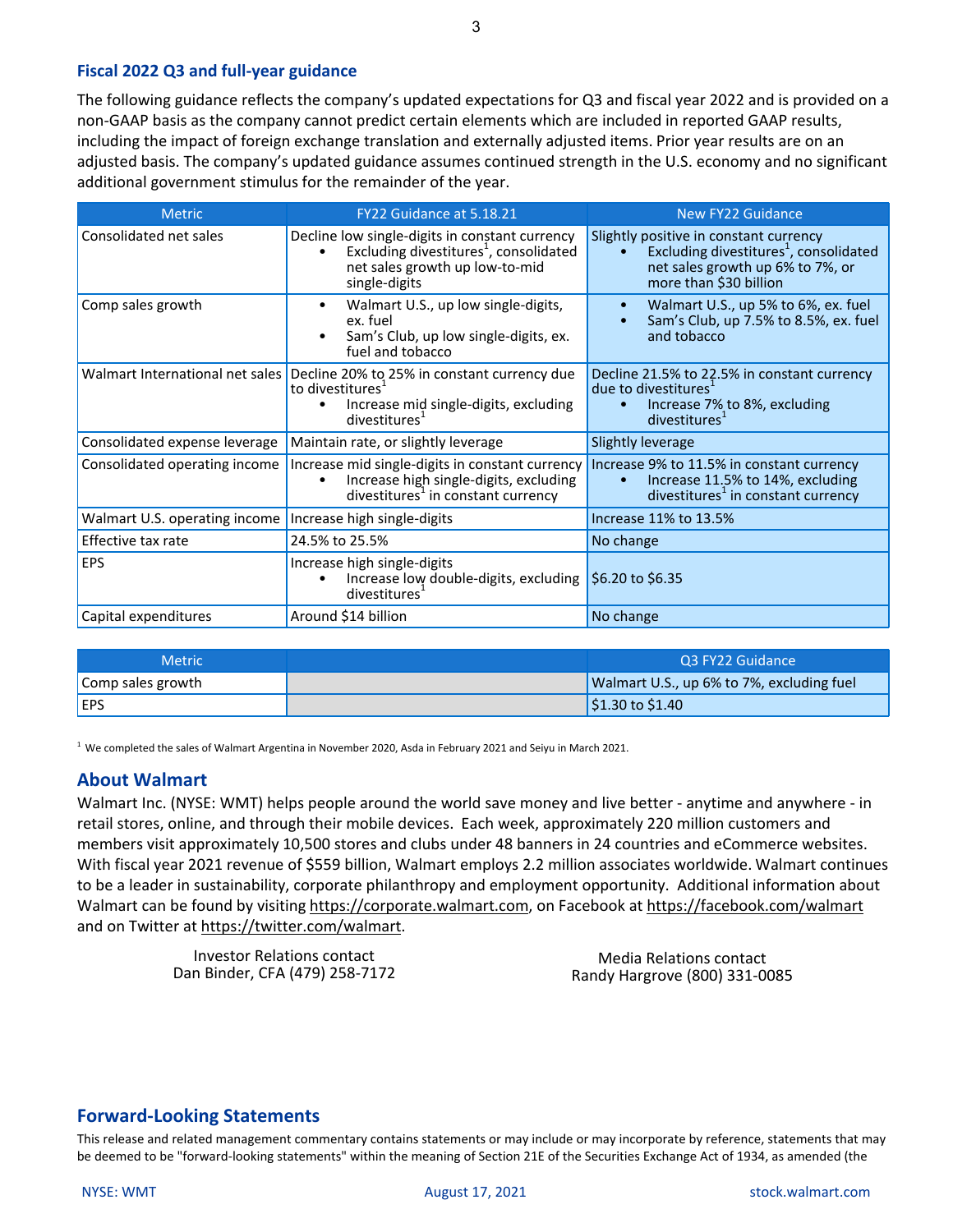"Act"), that are intended to enjoy the protection of the safe harbor for forward-looking statements provided by the Act as well as protections afforded by other federal securities laws. Assumptions on which such forward-looking statements are based are also forward-looking statements. Such forward-looking statements are not statements of historical facts, but instead express our estimates or expectations for our consolidated, or one of our segment's or business', economic performance or results of operations for future periods or as of future dates or events or developments that may occur in the future or discuss our plans, objectives or goals. Our actual results may differ materially from those expressed in or implied by any of these forward-looking statements as a result of changes in circumstances, assumptions not being realized or other risks, uncertainties and factors including: the impact of the COVID-19 pandemic on our business and the global economy; economic, capital markets and business conditions; trends and events around the world and in the markets in which we operate; currency exchange rate fluctuations, changes in market interest rates and market levels of wages; changes in the size of various markets, including eCommerce markets; unemployment levels; inflation or deflation, generally and in particular product categories; consumer confidence, disposable income, credit availability, spending levels, shopping patterns, debt levels and demand for certain merchandise; the effectiveness of the implementation and operation of our strategies, plans, programs and initiatives; unexpected changes in our objectives and plans; the impact of acquisitions, investments, divestitures, and other strategic decisions; our ability to successfully integrate acquired businesses; changes in the trading prices of certain equity investments we hold; initiatives of competitors, competitors' entry into and expansion in our markets, and competitive pressures; customer traffic and average transactions in our stores and clubs and on our eCommerce websites; the mix of merchandise we sell, the cost of goods we sell and the shrinkage we experience; our gross profit margins; the financial performance of Walmart and each of its segments, including the amounts of our cash flow during various periods; the amount of our net sales and operating expenses denominated in the U.S. dollar and various foreign currencies; commodity prices and the price of gasoline and diesel fuel; supply chain disruptions and disruptions in seasonal buying patterns; the availability of goods from suppliers and the cost of goods acquired from suppliers; our ability to respond to changing trends in consumer shopping habits; consumer acceptance of and response to our stores, clubs, eCommerce platforms, programs, merchandise offerings and delivery methods; cyber security events affecting us and related costs and impact to the business; developments in, outcomes of, and costs incurred in legal or regulatory proceedings to which we are a party or are subject, and the liabilities, obligations and expenses, if any, that we may incur in connection therewith; casualty and accident-related costs and insurance costs; the turnover in our workforce and labor costs, including healthcare and other benefit costs; our effective tax rate and the factors affecting our effective tax rate, including assessments of certain tax contingencies, valuation allowances, changes in law, administrative audit outcomes, impact of discrete items and the mix of earnings between the U.S. and Walmart's international operations; changes in existing tax, labor and other laws and regulations and changes in tax rates including the enactment of laws and the adoption and interpretation of administrative rules and regulations; the imposition of new taxes on imports, new tariffs and changes in existing tariff rates; the imposition of new trade restrictions and changes in existing trade restrictions; adoption or creation of new, and modification of existing, governmental policies, programs, initiatives and actions in the markets in which Walmart operates and elsewhere and actions with respect to such policies, programs and initiatives; changes in accounting estimates or judgments; the level of public assistance payments; natural disasters, changes in climate, geopolitical events, global health epidemics or pandemics and catastrophic events; and changes in generally accepted accounting principles in the United States.

Our most recent annual report on Form 10-K and subsequent quarterly report on Form 10-Q filed with the SEC discuss other risks and factors that could cause actual results to differ materially from those expressed or implied by any forward-looking statement in the release and related management commentary. We urge you to consider all of the risks, uncertainties and factors identified above or discussed in such reports carefully in evaluating the forward-looking statements in this release. Walmart cannot assure you that the results reflected in or implied by any forward-looking statement will be realized or, even if substantially realized, that those results will have the forecasted or expected consequences and effects for or on our operations or financial performance. The forward-looking statements made today are as of the date of this release. Walmart undertakes no obligation to update these forward-looking statements to reflect subsequent events or circumstances.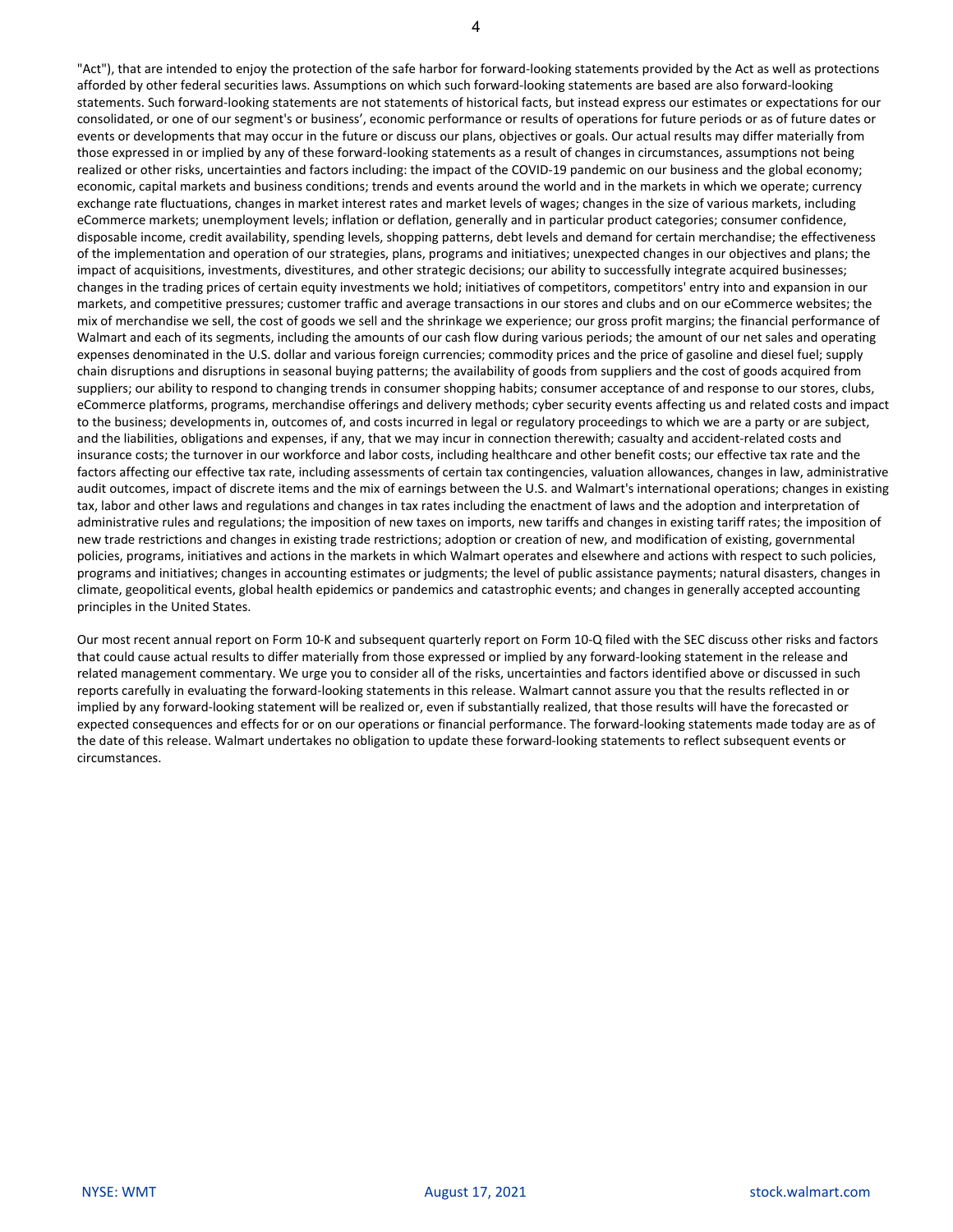# **Walmart Inc. Condensed Consolidated Statements of Income (Unaudited)**

|                                                                        | <b>Three Months Ended</b> |                 |                   | <b>Six Months Ended</b> |                      |                          |
|------------------------------------------------------------------------|---------------------------|-----------------|-------------------|-------------------------|----------------------|--------------------------|
|                                                                        |                           | <b>July 31,</b> |                   |                         | <b>July 31,</b>      |                          |
| (Amounts in millions, except per share data)                           | 2021                      | 2020            | Percent<br>Change | 2021                    | 2020                 | <b>Percent</b><br>Change |
| <b>Revenues:</b>                                                       |                           |                 |                   |                         |                      |                          |
| Net sales                                                              | \$139,871                 | \$136,824       | 2.2%              | \$277,030               | \$270,496            | 2.4%                     |
| Membership and other income                                            | 1,177                     | 918             | 28.2 %            | 2,328                   | 1,868                | 24.6 %                   |
| Total revenues                                                         | 141,048                   | 137,742         | 2.4%              | 279,358                 | 272,364              | 2.6 %                    |
| <b>Costs and expenses:</b>                                             |                           |                 |                   |                         |                      |                          |
| Cost of sales                                                          | 105,183                   | 102,689         | 2.4 %             | 208,455                 | 204,715              | 1.8%                     |
| Operating, selling, general and administrative expenses                | 28,511                    | 28,994          | (1.7)%            | 56,640                  | 56,366               | 0.5%                     |
| <b>Operating income</b>                                                | 7,354                     | 6,059           | 21.4 %            | 14,263                  | 11,283               | 26.4 %                   |
| Interest:                                                              |                           |                 |                   |                         |                      |                          |
| Debt                                                                   | 437                       | 577             | $(24.3)\%$        | 918                     | 1,087                | $(15.5)\%$               |
| Finance lease obligations                                              | 78                        | 81              | $(3.7)\%$         | 163                     | 163                  | $-$ %                    |
| Interest income                                                        | (37)                      | (23)            | 60.9 %            | (67)                    | (66)                 | 1.5%                     |
| Interest, net                                                          | 478                       | 635             | $(24.7)\%$        | 1,014                   | 1,184                | $(14.4)\%$               |
| Other (gains) and losses                                               | 953                       | (3,222)         | $(129.6)\%$       | 3,482                   | (3,943)              | $(188.3)\%$              |
| Income before income taxes                                             | 5,923                     | 8,646           | $(31.5)\%$        | 9,767                   | 14,042               | $(30.4)\%$               |
| Provision for income taxes                                             | 1,559                     | 2,207           | $(29.4)\%$        | 2,592                   | 3,529                | $(26.6)\%$               |
| <b>Consolidated net income</b>                                         | 4,364                     | 6,439           | $(32.2)\%$        | 7,175                   | 10,513               | $(31.8)\%$               |
| Consolidated net (income) loss attributable to noncontrolling interest | (88)                      | 37              | $(337.8)\%$       | (169)                   | (47)                 | 259.6 %                  |
| Consolidated net income attributable to Walmart                        | 4,276                     | \$<br>6,476     | $(34.0)\%$        | \$<br>7,006             | \$10,466             | $(33.1)\%$               |
| Net income per common share:                                           |                           |                 |                   |                         |                      |                          |
| Basic net income per common share attributable to Walmart              | \$<br>1.53                | \$<br>2.29      | $(33.2)\%$ \$     | 2.50                    | \$<br>3.70           | $(32.4)\%$               |
| Diluted net income per common share attributable to Walmart            | 1.52<br>\$                | - \$<br>2.27    | $(33.0)\%$ \$     | 2.48                    | $\mathbf{s}$<br>3.67 | $(32.4)\%$               |
| Weighted-average common shares outstanding:                            |                           |                 |                   |                         |                      |                          |
| Basic                                                                  | 2,799                     | 2,832           |                   | 2,807                   | 2,832                |                          |
| <b>Diluted</b>                                                         | 2,812                     | 2,848           |                   | 2,820                   | 2,848                |                          |
| Dividends declared per common share                                    | \$                        | \$              |                   | \$<br>2.20              | 2.16<br>\$           |                          |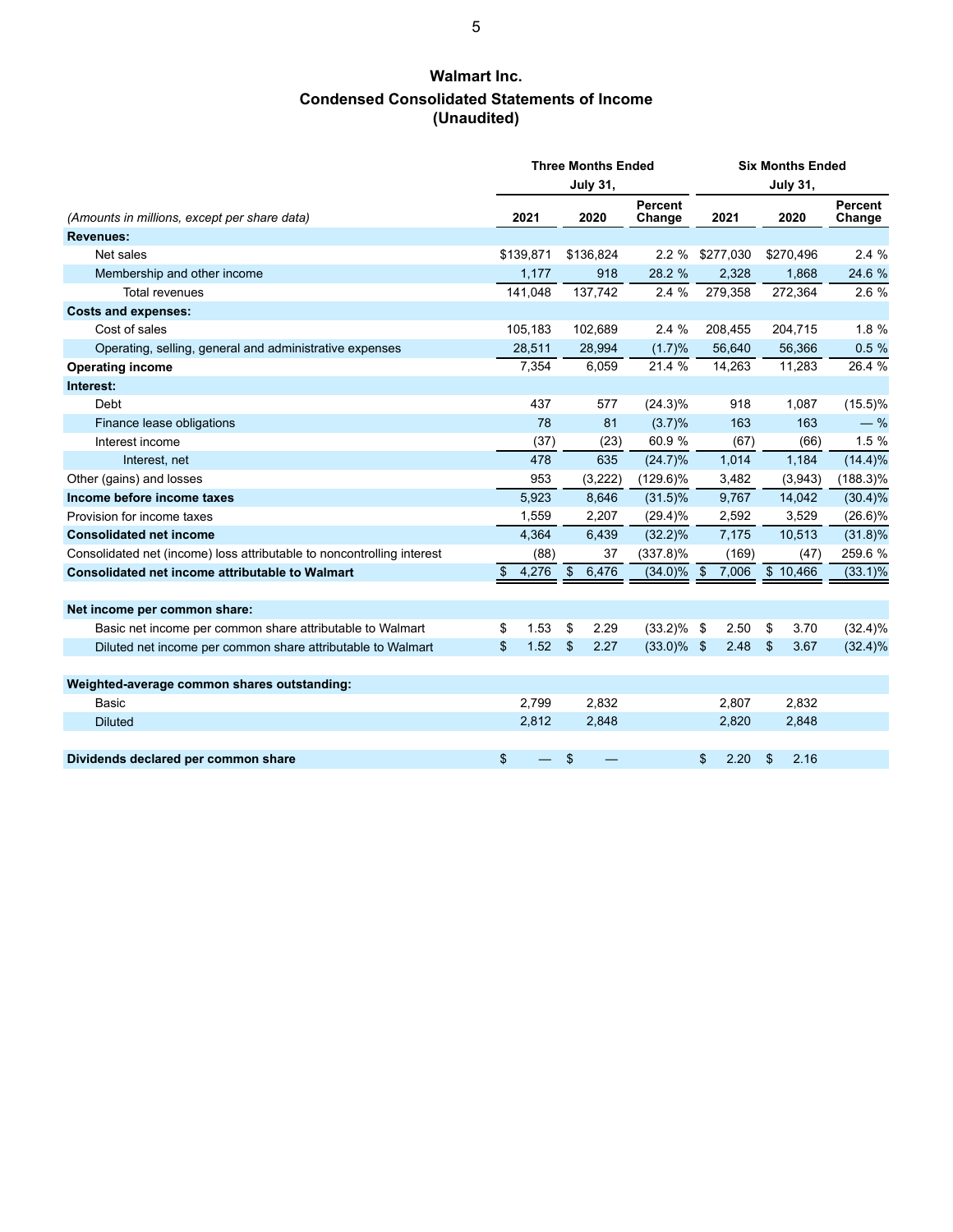# **Walmart Inc. Condensed Consolidated Balance Sheets (Unaudited)**

|                                                 | <b>July 31,</b> |          | January 31,   |           |               | <b>July 31,</b> |
|-------------------------------------------------|-----------------|----------|---------------|-----------|---------------|-----------------|
| (Amounts in millions)                           | 2021            |          | 2021          |           |               | 2020            |
| <b>ASSETS</b>                                   |                 |          |               |           |               |                 |
| <b>Current assets:</b>                          |                 |          |               |           |               |                 |
| Cash and cash equivalents                       | \$              | 22,831   | $\sqrt[6]{3}$ | 17,741    | \$            | 16,906          |
| Receivables, net                                |                 | 6,103    |               | 6,516     |               | 5,111           |
| Inventories                                     |                 | 47,754   |               | 44,949    |               | 41,084          |
| Prepaid expenses and other (1)                  |                 | 1,555    |               | 20,861    |               | 1,895           |
| <b>Total current assets</b>                     |                 | 78,243   |               | 90,067    |               | 64,996          |
|                                                 |                 |          |               |           |               |                 |
| Property and equipment, net                     |                 | 91,621   |               | 92,201    |               | 101,182         |
| Operating lease right-of-use assets             |                 | 13,868   |               | 13,642    |               | 16,869          |
| Finance lease right-of-use assets, net          |                 | 4,109    |               | 4,005     |               | 4,843           |
| Goodwill                                        |                 | 29,159   |               | 28,983    |               | 29,542          |
| Other long-term assets                          |                 | 21,552   |               | 23,598    |               | 19,950          |
| Total assets                                    | \$              | 238,552  | \$            | 252,496   | \$            | 237,382         |
|                                                 |                 |          |               |           |               |                 |
| <b>LIABILITIES AND EQUITY</b>                   |                 |          |               |           |               |                 |
| <b>Current liabilities:</b>                     |                 |          |               |           |               |                 |
| Short-term borrowings                           | \$              | 671      | \$            | 224       | \$            | 357             |
| Accounts payable                                |                 | 49,601   |               | 49,141    |               | 46,326          |
| Dividends payable                               |                 | 3,109    |               |           |               | 3,060           |
| Accrued liabilities <sup>(1)</sup>              |                 | 23,915   |               | 37,966    |               | 23,768          |
| Accrued income taxes                            |                 | 267      |               | 242       |               | 610             |
| Long-term debt due within one year              |                 | 1,617    |               | 3,115     |               | 5,553           |
| Operating lease obligations due within one year |                 | 1,441    |               | 1,466     |               | 1,734           |
| Finance lease obligations due within one year   |                 | 501      |               | 491       |               | 549             |
| <b>Total current liabilities</b>                |                 | 81,122   |               | 92,645    |               | 81,957          |
|                                                 |                 |          |               |           |               |                 |
| Long-term debt                                  |                 | 39,581   |               | 41,194    |               | 40,959          |
| Long-term operating lease obligations           |                 | 13,116   |               | 12,909    |               | 15,669          |
| Long-term finance lease obligations             |                 | 3,952    |               | 3,847     |               | 4,673           |
| Deferred income taxes and other                 |                 | 13,654   |               | 14,370    |               | 12,927          |
|                                                 |                 |          |               |           |               |                 |
| Commitments and contingencies                   |                 |          |               |           |               |                 |
|                                                 |                 |          |               |           |               |                 |
| Equity:                                         |                 |          |               |           |               |                 |
| Common stock                                    |                 | 278      |               | 282       |               | 283             |
| Capital in excess of par value                  |                 | 3,655    |               | 3,646     |               | 3,197           |
| Retained earnings                               |                 | 84,572   |               | 88,763    |               | 87,614          |
| Accumulated other comprehensive loss            |                 | (7, 976) |               | (11, 766) |               | (15, 784)       |
| Total Walmart shareholders' equity              |                 | 80,529   |               | 80,925    |               | 75,310          |
| Noncontrolling interest                         |                 | 6,598    |               | 6,606     |               | 5,887           |
| Total equity                                    |                 | 87,127   |               | 87,531    |               | 81,197          |
| <b>Total liabilities and equity</b>             | $\frac{3}{2}$   | 238,552  | $\sqrt{3}$    | 252,496   | $\frac{1}{2}$ | 237,382         |
|                                                 |                 |          |               |           |               |                 |

 $^1$  As of January 31, 2021, prepaid expenses and other included assets held for sale of \$19.2 billion and accrued liabilities included liabilities held for sale of \$12.7 billion related to our operations in the U.K. and Japan. We completed the sale of our operations in the U.K. and Japan in the first quarter of fiscal 2022.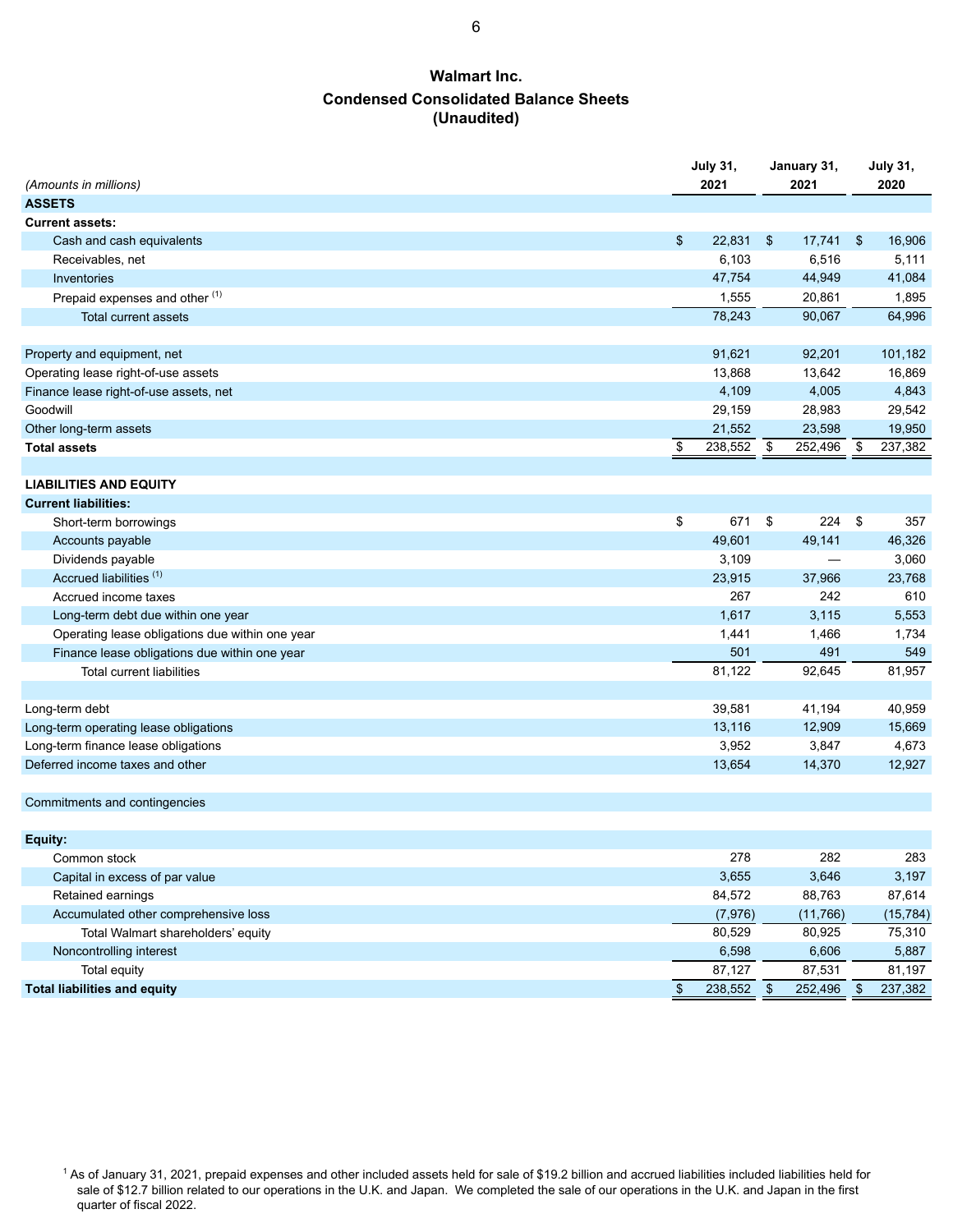# **Walmart Inc. Condensed Consolidated Statements of Cash Flows (Unaudited)**

|                                                                                                | <b>Six Months Ended</b> |                 |      |          |  |
|------------------------------------------------------------------------------------------------|-------------------------|-----------------|------|----------|--|
|                                                                                                |                         | <b>July 31,</b> |      |          |  |
| (Amounts in millions)                                                                          |                         | 2021            |      | 2020     |  |
| Cash flows from operating activities:                                                          |                         |                 |      |          |  |
| Consolidated net income                                                                        | \$                      | 7,175           | - \$ | 10,513   |  |
| Adjustments to reconcile consolidated net income to net cash provided by operating activities: |                         |                 |      |          |  |
| Depreciation and amortization                                                                  |                         | 5.302           |      | 5,562    |  |
| Net unrealized and realized (gains) and losses                                                 |                         | 3,019           |      | (4,006)  |  |
| Losses on disposal of business operations                                                      |                         | 433             |      | 37       |  |
| Deferred income taxes                                                                          |                         | (385)           |      | 472      |  |
| Other operating activities                                                                     |                         | 606             |      | 305      |  |
| Changes in certain assets and liabilities, net of effects of acquisitions and dispositions:    |                         |                 |      |          |  |
| Receivables, net                                                                               |                         | 452             |      | 823      |  |
| Inventories                                                                                    |                         | (2, 725)        |      | 2,466    |  |
| Accounts payable                                                                               |                         | 119             |      | 1,052    |  |
| <b>Accrued liabilities</b>                                                                     |                         | (1, 412)        |      | 1,428    |  |
| Accrued income taxes                                                                           |                         | (161)           |      | 304      |  |
| Net cash provided by operating activities                                                      |                         | 12,423          |      | 18,956   |  |
|                                                                                                |                         |                 |      |          |  |
| Cash flows from investing activities:                                                          |                         |                 |      |          |  |
| Payments for property and equipment                                                            |                         | (5,019)         |      | (3, 569) |  |
| Proceeds from the disposal of property and equipment                                           |                         | 176             |      | 83       |  |
| Proceeds from disposal of certain operations, net of divested cash                             |                         | 7,935           |      |          |  |
| Payments for business acquisitions, net of cash acquired                                       |                         | (248)           |      | (175)    |  |
| Other investing activities                                                                     |                         | (442)           |      | 27       |  |
| Net cash provided by (used in) investing activities                                            |                         | 2,402           |      | (3,634)  |  |
|                                                                                                |                         |                 |      |          |  |
| Cash flows from financing activities:                                                          |                         |                 |      |          |  |
| Net change in short-term borrowings                                                            |                         | 441             |      | (178)    |  |
| Repayments of long-term debt                                                                   |                         | (3,010)         |      | (2,937)  |  |
| Dividends paid                                                                                 |                         | (3,091)         |      | (3,058)  |  |
| Purchase of Company stock                                                                      |                         | (5,200)         |      | (723)    |  |
| Dividends paid to noncontrolling interest                                                      |                         | (14)            |      | (66)     |  |
| Other financing activities                                                                     |                         | (685)           |      | (852)    |  |
| Net cash used in financing activities                                                          |                         | (11, 559)       |      | (7, 814) |  |
|                                                                                                |                         |                 |      |          |  |
| Effect of exchange rates on cash, cash equivalents and restricted cash                         |                         | (21)            |      | (69)     |  |
|                                                                                                |                         |                 |      |          |  |
| Net increase in cash, cash equivalents and restricted cash                                     |                         | 3,245           |      | 7,439    |  |
| Change in cash and cash equivalents classified as held for sale                                |                         | 1,848           |      |          |  |
| Cash, cash equivalents and restricted cash at beginning of year                                |                         | 17,788          |      | 9,515    |  |
| Cash, cash equivalents and restricted cash at end of period                                    | \$                      | 22,881          | \$   | 16,954   |  |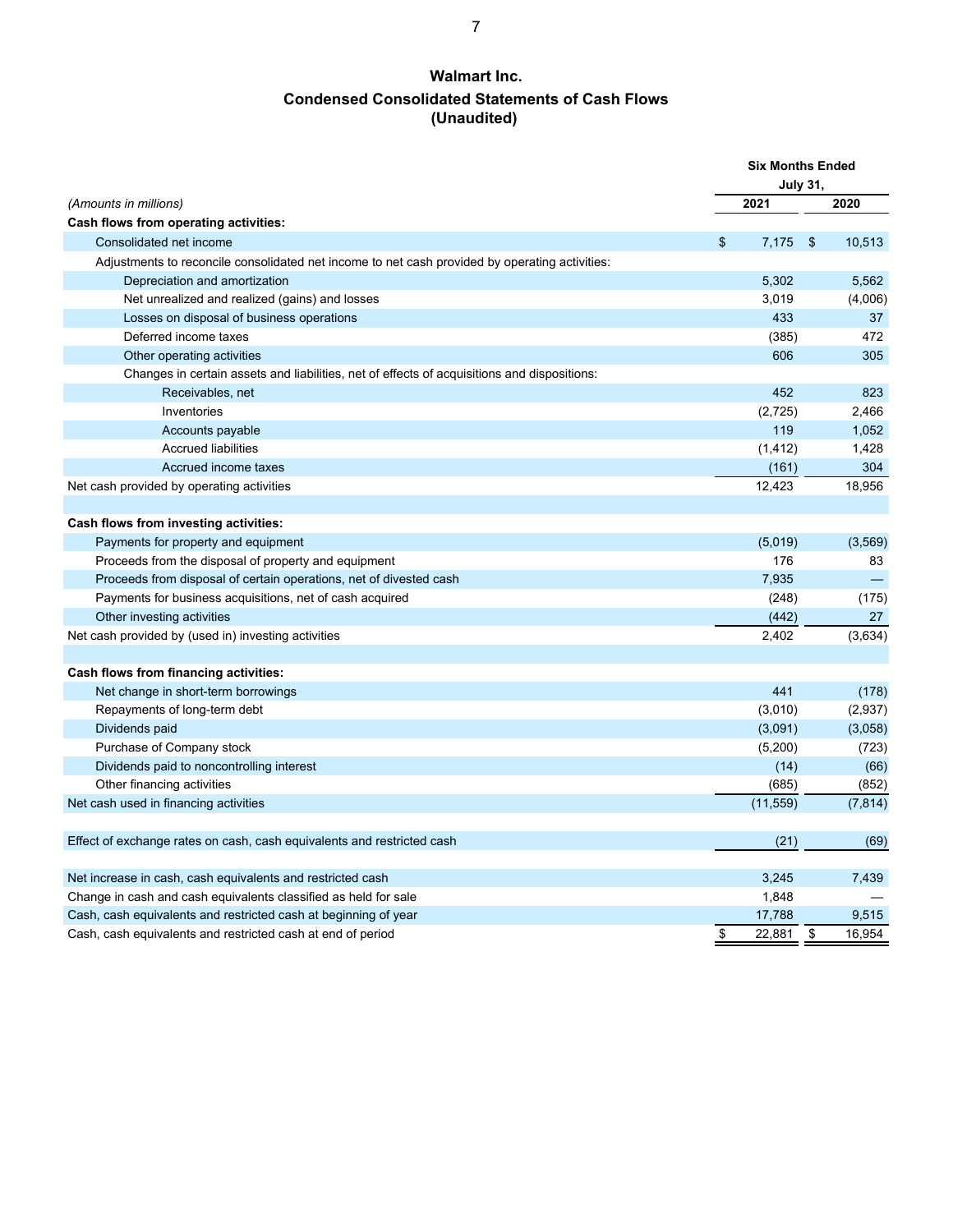# **Walmart Inc. Supplemental Financial Information (Unaudited)**

### **Net sales and operating income**

|                       | <b>Net Sales</b> |         |   |                           | <b>Operating Income</b> |                    |            |                 |       |                   |
|-----------------------|------------------|---------|---|---------------------------|-------------------------|--------------------|------------|-----------------|-------|-------------------|
|                       |                  |         |   | <b>Three Months Ended</b> |                         | Three Months Ended |            |                 |       |                   |
|                       | <b>July 31,</b>  |         |   |                           |                         |                    |            | <b>July 31,</b> |       |                   |
| (dollars in millions) |                  | 2021    |   | 2020                      | Percent<br>Change       |                    | 2021       |                 | 2020  | Percent<br>Change |
| Walmart U.S.          | S                | 98,192  | S | 93,282                    | 5.3%                    | \$                 | $6,089$ \$ |                 | 5,057 | 20.4%             |
| Walmart International |                  | 23,035  |   | 27,167                    | $-15.2\%$               |                    | 861        |                 | 812   | 6.0%              |
| Sam's Club            |                  | 18,644  |   | 16,375                    | 13.9%                   |                    | 660        |                 | 592   | 11.5%             |
| Corporate and support |                  |         |   |                           |                         |                    | (256)      |                 | (402) | $-36.3%$          |
| <b>Consolidated</b>   | \$               | 139,871 | S | 136,824                   | 2.2%                    | \$                 | 7,354 \$   |                 | 6,059 | 21.4%             |

#### **U.S. comparable sales results**

|              |                | <b>With Fuel</b> |           | <b>Without Fuel</b> | Fuel Impact    |           |  |  |
|--------------|----------------|------------------|-----------|---------------------|----------------|-----------|--|--|
|              | 13 Weeks Ended |                  |           | 13 Weeks Ended      | 13 Weeks Ended |           |  |  |
|              | 7/30/2021      | 7/31/2020        | 7/30/2021 | 7/31/2020           | 7/30/2021      | 7/31/2020 |  |  |
| Walmart U.S. | 5.6%           | 9.1%             | 5.2%      | 9.3%                | 0.4%           | $-0.2%$   |  |  |
| Sam's Club   | 13.9%          | 8.7%             | $7.7\%$   | 13.3%               | 6.2%           | $-4.6%$   |  |  |
| Total U.S.   | 6.8%           | $9.0\%$          | 5.5%      | 9.9%                | 1.3%           | $-0.9\%$  |  |  |

Comparable sales is a metric that indicates the performance of our existing stores and clubs and it is important to review in conjunction with the company's financial results reported in accordance with GAAP. Comparable sales excluding fuel is also an important, separate metric that indicates the performance of our existing stores and clubs without considering fuel, which is volatile and unpredictable. Other companies in our industry may calculate comparable sales differently, limiting the comparability of the metric.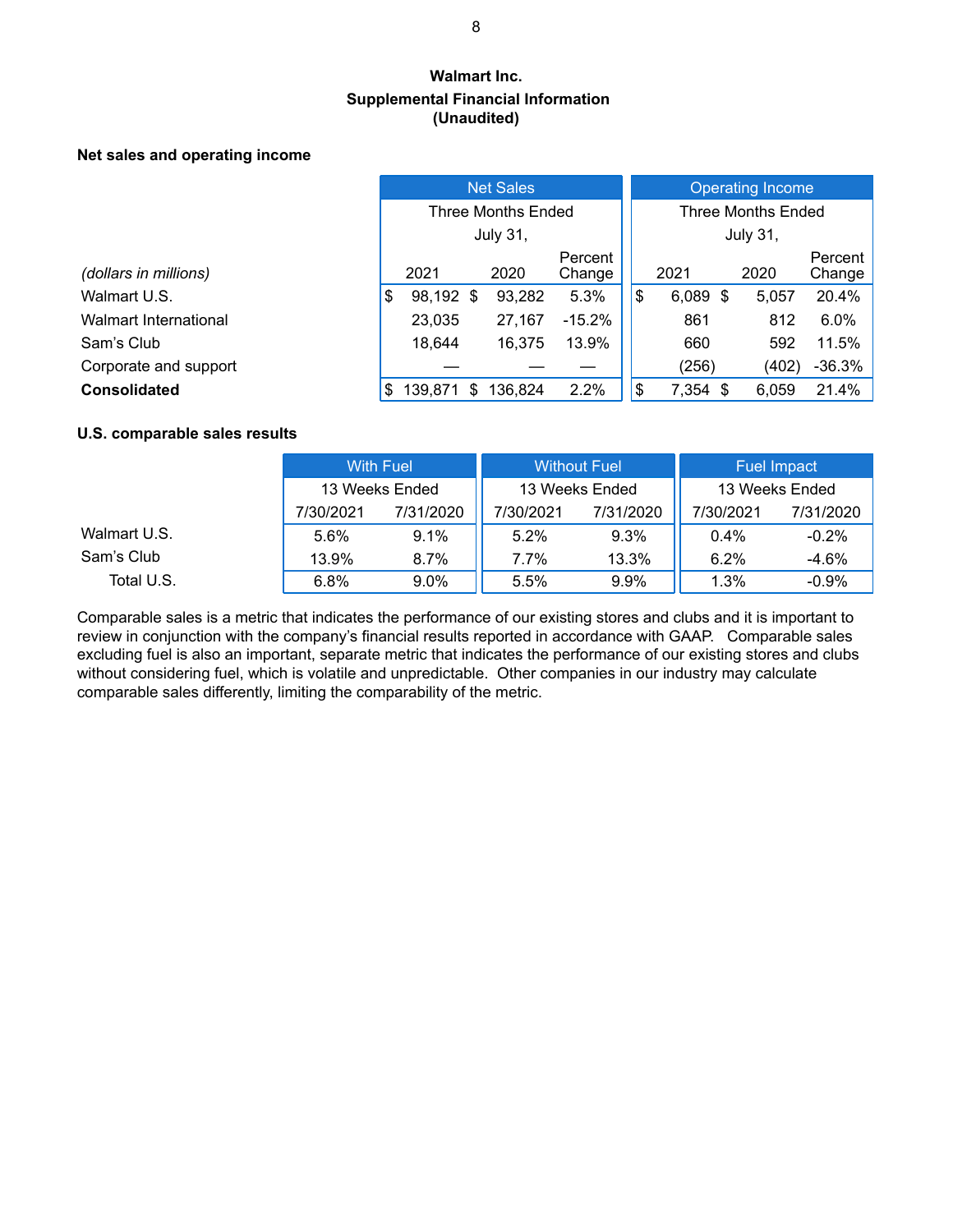#### **Walmart Inc. Reconciliations of and Other Information Regarding Non-GAAP Financial Measures (Unaudited)**

The following information provides reconciliations of certain non-GAAP financial measures presented in the press release to which this reconciliation is attached to the most directly comparable financial measures calculated and presented in accordance with generally accepted accounting principles (GAAP). The company has provided the non-GAAP financial information presented in the press release, which is not calculated or presented in accordance with GAAP, as information supplemental and in addition to the financial measures presented in the press release that are calculated and presented in accordance with GAAP. Such non-GAAP financial measures should not be considered superior to, as a substitute for or alternative to, and should be considered in conjunction with, the GAAP financial measures presented in the press release. The non-GAAP financial measures in the press release may differ from similar measures used by other companies.

### **Constant Currency**

In discussing our operating results, the term currency exchange rates refers to the currency exchange rates we use to convert the operating results for countries where the functional currency is not the U.S. dollar into U.S. dollars. We calculate the effect of changes in currency exchange rates as the difference between current period activity translated using the current period's currency exchange rates and the comparable prior year period's currency exchange rates. Additionally, no currency exchange rate fluctuations are calculated for non-USD acquisitions until owned for 12 months.

Throughout our discussion, we refer to the results of this calculation as the impact of currency exchange rate fluctuations. When we refer to constant currency operating results, this means operating results without the impact of the currency exchange rate fluctuations. The disclosure of constant currency amounts or results permits investors to better understand Walmart's underlying performance without the effects of currency exchange rate fluctuations.

The table below reflects the calculation of constant currency for total revenues, net sales and operating income for the three and six months ended July 31, 2021.

|                                       |                                 |                                |          | Three Months Ended July 31, 2021 |                                |                |                          |                                |           |              | Six Months Ended July 31, 2021 |                                |
|---------------------------------------|---------------------------------|--------------------------------|----------|----------------------------------|--------------------------------|----------------|--------------------------|--------------------------------|-----------|--------------|--------------------------------|--------------------------------|
|                                       | Walmart<br><b>International</b> |                                |          | Consolidated                     |                                |                | Walmart<br>International |                                |           |              | Consolidated                   |                                |
| (Dollars in millions)                 | 2021                            | Percent<br>Change <sup>1</sup> |          | 2021                             | Percent<br>Change <sup>1</sup> |                | 2021                     | Percent<br>Change <sup>1</sup> |           |              | 2021                           | Percent<br>Change <sup>1</sup> |
| <b>Total revenues:</b>                |                                 |                                |          |                                  |                                |                |                          |                                |           |              |                                |                                |
| As reported                           | \$<br>23,389                    |                                | $-14.7%$ | \$141,048                        | 2.4%                           | \$             | 51,058                   |                                | $-11.1%$  |              | \$279,358                      | 2.6%                           |
| Currency exchange rate fluctuations   | (2, 426)                        |                                | N/A      | (2, 426)                         | N/A                            |                | (3,353)                  |                                | N/A       |              | (3,353)                        | N/A                            |
| Constant currency total revenues      | \$<br>20,963                    |                                | $-23.5%$ | \$138,622                        | $0.6 \%$                       | $\mathfrak{L}$ | 47,705                   |                                | $-17.0\%$ |              | \$276,005                      | 1.3%                           |
|                                       |                                 |                                |          |                                  |                                |                |                          |                                |           |              |                                |                                |
| <b>Net sales:</b>                     |                                 |                                |          |                                  |                                |                |                          |                                |           |              |                                |                                |
| As reported                           | \$<br>23,035                    |                                | $-15.2%$ | \$139,871                        | 2.2%                           | \$             | 50,335                   |                                | $-11.6%$  |              | \$277,030                      | 2.4%                           |
| Currency exchange rate fluctuations   | (2, 397)                        |                                | N/A      | (2, 397)                         | N/A                            |                | (3,310)                  |                                | N/A       |              | (3,310)                        | N/A                            |
| Constant currency net sales           | \$<br>20,638                    |                                | $-24.0%$ | \$137,474                        | $0.5 \%$                       | \$             | 47,025                   |                                | -17.4%    |              | \$273,720                      | 1.2%                           |
|                                       |                                 |                                |          |                                  |                                |                |                          |                                |           |              |                                |                                |
| <b>Operating income:</b>              |                                 |                                |          |                                  |                                |                |                          |                                |           |              |                                |                                |
| As reported                           | \$<br>861                       |                                | 6.0%     | \$<br>7,354                      | $21.4 \%$ \$                   |                | 2,055                    |                                | 27.0%     | $\mathbb{S}$ | 14.263                         | 26.4 %                         |
| Currency exchange rate fluctuations   | (150)                           |                                | N/A      | (150)                            | N/A                            |                | (201)                    |                                | N/A       |              | (201)                          | N/A                            |
| Constant currency operating<br>income | \$<br>711                       |                                | $-12.4%$ | \$<br>7,204                      | 18.9 %                         | - \$           | 1,854                    |                                | 14.6%     | \$           | 14,062                         | 24.6 %                         |

 $1$ Change versus prior year comparable period.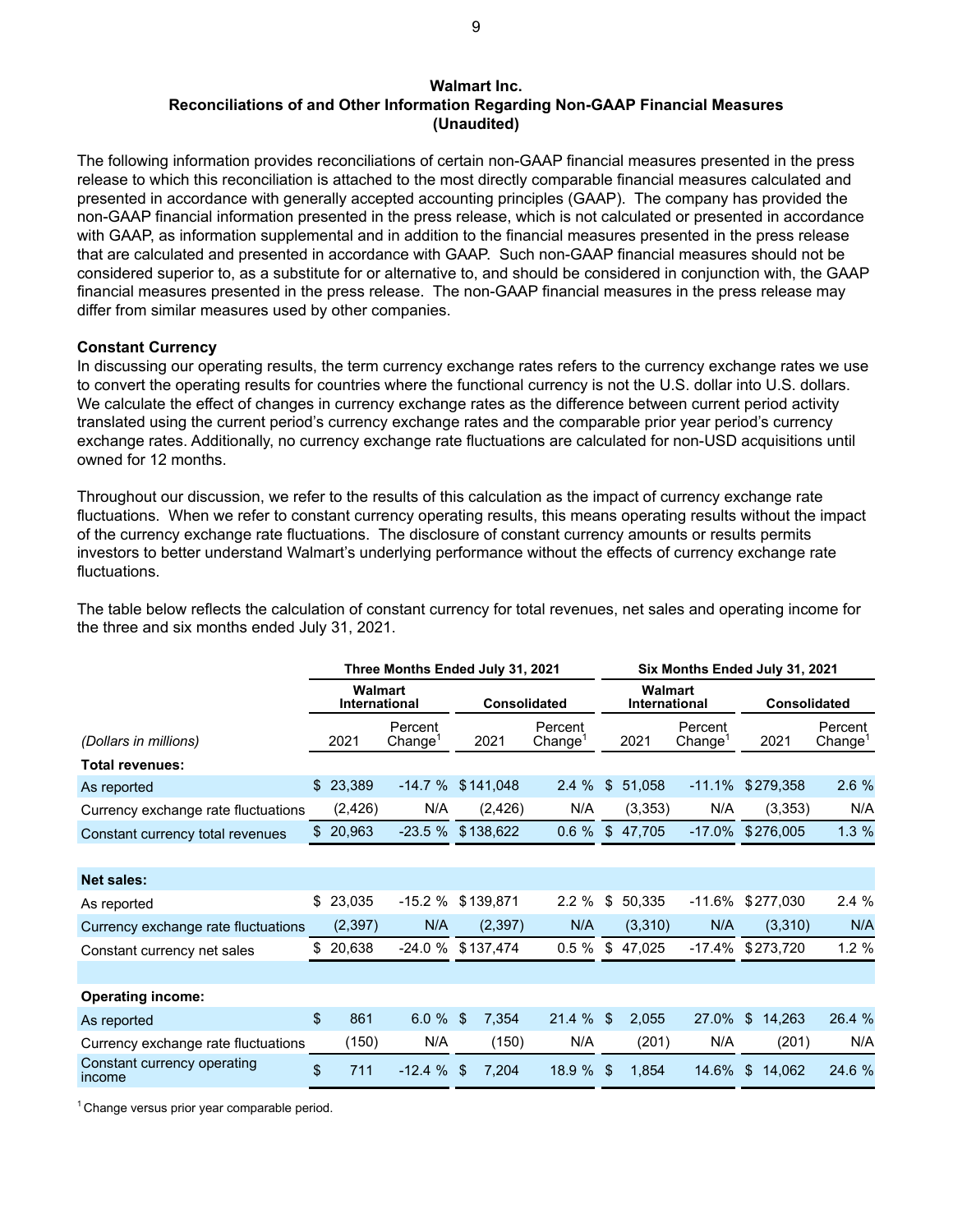#### **Adjusted operating income**

Adjusted operating income is considered a non-GAAP financial measure under the SEC's rules because it excludes certain charges included in operating income calculated in accordance with GAAP. Management believes that adjusted operating income is a meaningful measure to share with investors because it best allows comparison of the performance with that of the comparable period. In addition, adjusted operating income affords investors a view of what management considers Walmart's core earnings performance and the ability to make a more informed assessment of such core earnings performance as compared with that of the prior year.

When we refer to adjusted operating income in constant currency this means adjusted operating results without the impact of the currency exchange rate fluctuations. The disclosure of constant currency amounts or results permits investors to better understand Walmart's underlying performance without the effects of currency exchange rate fluctuations. The tables below reflect the calculation of adjusted operating income and adjusted operating income in constant currency for the three and six months ended July 31, 2021.

|                                              |   |                   |           |      |                              | Three Months Ended July 31, |     |              |           |
|----------------------------------------------|---|-------------------|-----------|------|------------------------------|-----------------------------|-----|--------------|-----------|
|                                              |   | <b>Walmart US</b> |           |      | <b>Walmart International</b> |                             |     | Consolidated |           |
| (Dollars in millions)                        |   | 2021              | 2020      |      | 2021                         | 2020                        |     | 2021         | 2020      |
| <b>Operating income:</b>                     |   |                   |           |      |                              |                             |     |              |           |
| Operating income, as reported                | S | $6,089$ \$        | 5,057     | - \$ | 861 \$                       | 812                         | \$  | $7,354$ \$   | 6,059     |
| Business restructuring charge <sup>1</sup>   |   |                   | 380       |      |                              |                             |     |              | 380       |
| Discrete tax item                            |   |                   |           |      |                              | 77                          |     |              | 77        |
| Adjusted operating income                    |   | 6.089             | 5.437     |      | 861                          | 889                         |     | 7.354        | 6,516     |
| Percent change <sup>2</sup>                  |   | 12.0%             | <b>NP</b> |      | $-3.1\%$                     | <b>NP</b>                   |     | 12.9%        | <b>NP</b> |
| Currency exchange rate fluctuations          |   |                   |           |      | (150)                        |                             |     | (150)        |           |
| Adjusted operating income, constant currency |   | 6,089             | 5,437     | -S   | 711                          | 889                         | \$. | 7.204        | 6,516     |
| Percent change <sup>2</sup>                  |   | 12.0%             | <b>NP</b> |      | $-20.0%$                     | <b>NP</b>                   |     | 10.6%        | <b>NP</b> |

|                                              |                   |           |     |                              | Six Months Ended July 31, |   |                     |           |
|----------------------------------------------|-------------------|-----------|-----|------------------------------|---------------------------|---|---------------------|-----------|
|                                              | <b>Walmart US</b> |           |     | <b>Walmart International</b> |                           |   | <b>Consolidated</b> |           |
| (Dollars in millions)                        | 2021              | 2020      |     | 2021                         | 2020                      |   | 2021                | 2020      |
| <b>Operating income:</b>                     |                   |           |     |                              |                           |   |                     |           |
| Operating income, as reported                | \$<br>$11.544$ \$ | 9,359     | -S  | $2,055$ \$                   | 1,618                     | S | $14,263$ \$         | 11,283    |
| Business restructuring charge <sup>1</sup>   |                   | 380       |     |                              |                           |   |                     | 380       |
| Discrete tax item                            |                   |           |     |                              | 77                        |   |                     | 77        |
| Adjusted operating income                    | 11.544            | 9.739     |     | 2.055                        | 1.695                     |   | 14.263              | 11.740    |
| Percent change <sup>2</sup>                  | 18.5%             | <b>NP</b> |     | 21.2%                        | <b>NP</b>                 |   | 21.5%               | <b>NP</b> |
| Currency exchange rate fluctuations          |                   |           |     | (201)                        |                           |   | (201)               |           |
| Adjusted operating income, constant currency | $11,544$ \$       | 9,739     | \$. | $1,854$ \$                   | 1,695                     |   | 14.062 \$           | 11,740    |
| Percent change <sup>2</sup>                  | 18.5%             | NΡ        |     | 9.4%                         | <b>NP</b>                 |   | 19.8%               | <b>NP</b> |

<sup>1</sup> Reflects a business restructuring charge resulting from changes to Walmart U.S. support teams to better support its omni-channel strategy recorded in the second quarter of fiscal 2021.

 $2$  Change versus prior year comparable period.

NP - Not provided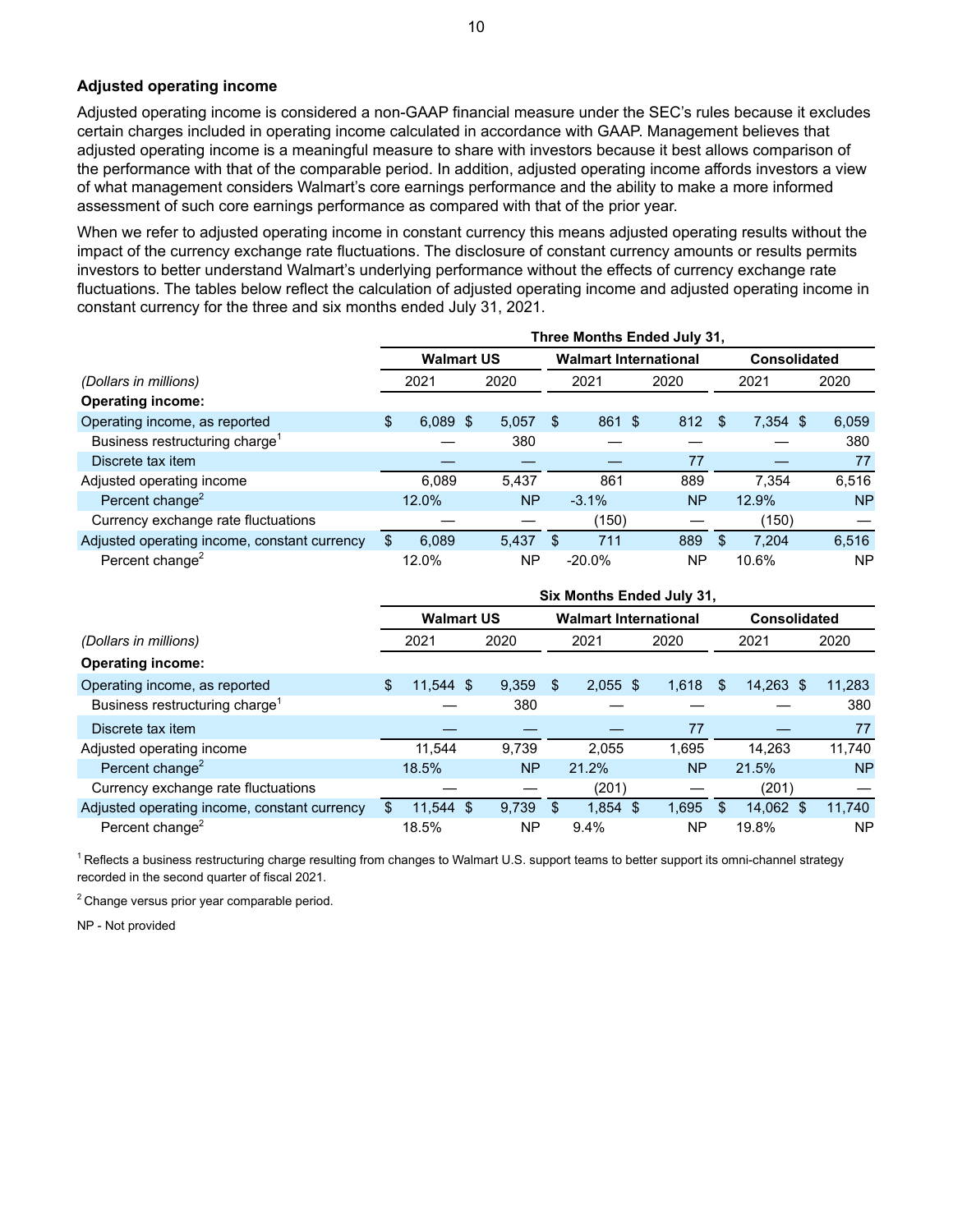### **Free Cash Flow**

We define free cash flow as net cash provided by operating activities in a period minus payments for property and equipment made in that period. We had net cash provided by operating activities of \$12.4 billion for the six months ended July 31, 2021, which decreased when compared to \$19.0 billion for the six months ended July 31, 2020 primarily due to an increase in inventory purchases due in part to lapping the impact of accelerated inventory sellthrough in the first half of fiscal 2021. We generated free cash flow of \$7.4 billion for the six months ended July 31, 2021, which decreased when compared to \$15.4 billion for the six months ended July 31, 2020 due to the same reasons as the decrease in net cash provided by operating activities, as well as \$1.5 billion in increased capital expenditures.

Free cash flow is considered a non-GAAP financial measure. Management believes, however, that free cash flow, which measures our ability to generate additional cash from our business operations, is an important financial measure for use in evaluating the company's financial performance. Free cash flow should be considered in addition to, rather than as a substitute for, consolidated net income as a measure of our performance and net cash provided by operating activities as a measure of our liquidity.

Additionally, Walmart's definition of free cash flow is limited, in that it does not represent residual cash flows available for discretionary expenditures, due to the fact that the measure does not deduct the payments required for debt service and other contractual obligations or payments made for business acquisitions. Therefore, we believe it is important to view free cash flow as a measure that provides supplemental information to our Consolidated Statements of Cash Flows.

Although other companies report their free cash flow, numerous methods may exist for calculating a company's free cash flow. As a result, the method used by Walmart's management to calculate our free cash flow may differ from the methods used by other companies to calculate their free cash flow.

The following table sets forth a reconciliation of free cash flow, a non-GAAP financial measure, to net cash provided by operating activities, which we believe to be the GAAP financial measure most directly comparable to free cash flow, as well as information regarding net cash used in investing activities and net cash used in financing activities.

|                                                                  | <b>Six Months Ended</b> |              |
|------------------------------------------------------------------|-------------------------|--------------|
|                                                                  | <b>July 31.</b>         |              |
| (Dollars in millions)                                            | 2021                    | 2020         |
| Net cash provided by operating activities                        | \$<br>12,423            | \$<br>18,956 |
| Payments for property and equipment (capital expenditures)       | (5,019)                 | (3, 569)     |
| Free cash flow                                                   | 7.404                   | 15,387       |
|                                                                  |                         |              |
| Net cash provided by (used in) investing activities <sup>1</sup> | \$<br>2.402             | (3,634)      |
| Net cash used in financing activities                            | (11, 559)               | (7, 814)     |

<sup>1</sup> "Net cash provided by (used in) investing activities" includes payments for property and equipment, which is also included in our computation of free cash flow.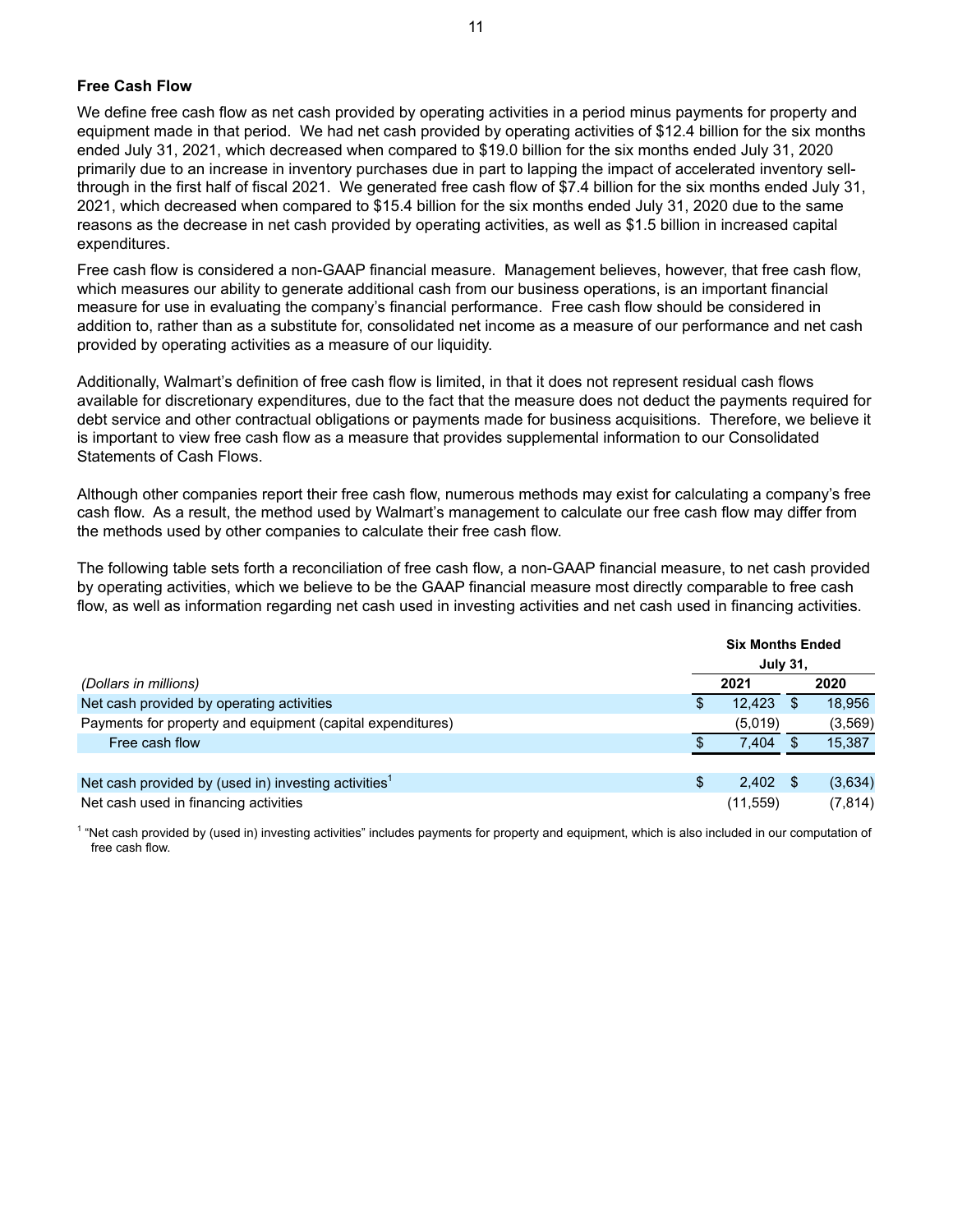#### **Adjusted EPS**

Adjusted diluted earnings per share attributable to Walmart (Adjusted EPS) is considered a non-GAAP financial measure under the SEC's rules because it excludes certain amounts included in the diluted earnings per share attributable to Walmart calculated in accordance with GAAP (EPS), the most directly comparable financial measure calculated in accordance with GAAP. Management believes that Adjusted EPS is a meaningful measure to share with investors because it best allows comparison of the performance with that of the comparable period. In addition, Adjusted EPS affords investors a view of what management considers Walmart's core earnings performance and the ability to make a more informed assessment of such core earnings performance with that of the prior year.

We adjust for the unrealized and realized gains and losses on our equity investments each quarter because although the investments are strategic decisions for the company's retail operations, management's measurement of each strategy is primarily focused on the operational results rather than the fair value of such investments. Additionally, management does not forecast changes in the fair value of its equity investments. Accordingly, management adjusts EPS each quarter for the realized and unrealized gains and losses related to those equity investments.

We have calculated Adjusted EPS for the three and six months ended July 31, 2021 by adjusting EPS for the following:

- 1. unrealized and realized gains and losses on the company's equity investments; and
- 2. the incremental loss on sale of our operations in the U.K and Japan recorded during the first quarter of fiscal 2022.

#### **Three Months Ended July 31, 2021**

#### **Diluted earnings per share:**

| <b>Reported EPS</b>                                              |                   |          |                               | 1.52              |
|------------------------------------------------------------------|-------------------|----------|-------------------------------|-------------------|
| <b>Adjustments:</b>                                              | Pre-Tax<br>Impact |          | Tax<br>Impact <sup>1, 2</sup> | <b>Net Impact</b> |
| Unrealized and realized (gains) and losses on equity investments | 0.34              | <b>S</b> | $(0.08)$ \$                   | 0.26              |
|                                                                  |                   |          |                               |                   |
| <b>Adjusted EPS</b>                                              |                   |          |                               |                   |

#### **Six Months Ended July 31, 2021<sup>3</sup>**

| Diluted earnings per share:                                      |                   |     |                               |    |                   |
|------------------------------------------------------------------|-------------------|-----|-------------------------------|----|-------------------|
| <b>Reported EPS</b>                                              |                   |     |                               | \$ | 2.48              |
| <b>Adjustments:</b>                                              | Pre-Tax<br>Impact |     | Tax<br>Impact <sup>1, 2</sup> |    | <b>Net Impact</b> |
| Unrealized and realized (gains) and losses on equity investments | \$<br>1.07        | \$. | $(0.22)$ \$                   |    | 0.85              |
| Incremental loss on sale of our operations in the U.K. and Japan | 0.15              |     |                               |    | 0.15              |
| <b>Net adjustments</b>                                           |                   |     |                               | D  | 1.00              |
|                                                                  |                   |     |                               |    |                   |
| <b>Adjusted EPS</b>                                              |                   |     |                               |    | 3.48              |
|                                                                  |                   |     |                               |    |                   |

 $1$  Calculated based on nature of item, including any realizable deductions, and statutory rate in effect for relevant jurisdictions. Minimal realizable tax benefit was provided in connection with the incremental loss on sale.

 $2$  The reported effective tax rate was 26.3% and 26.5% for the three and six months ended July 31, 2021, respectively. Adjusted for the above items, the effective tax rate was 25.6% and 24.5% for the three and six months ended July 31, 2021, respectively.

<sup>3</sup> Quarterly adjustments or adjusted EPS may not sum to YTD adjustments or YTD adjusted EPS due to rounding.